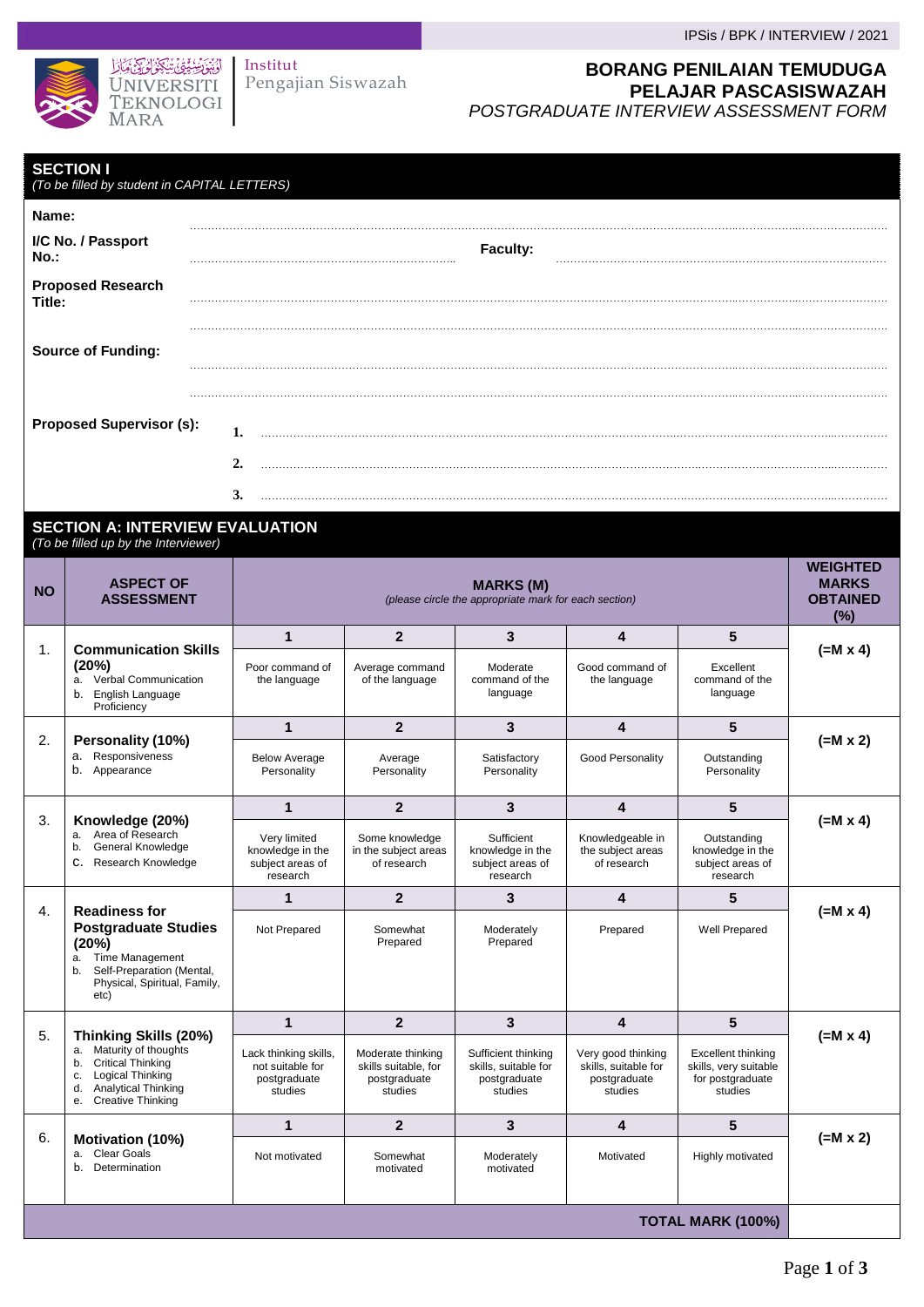### **SECTION B: RESEARCH PROPOSAL**

*(To be filled up by the Interviewer)*

| <b>NO</b>                | <b>ASPECT OF</b><br><b>ASSESSMENT</b>                                                                                                   | <b>MARKS (M)</b><br>(please circle the appropriate mark for each section) |                                                                          |                                                                        |                                                                         | <b>WEIGHTED</b><br><b>MARKS</b><br><b>OBTAINED</b><br>(%)        |                 |
|--------------------------|-----------------------------------------------------------------------------------------------------------------------------------------|---------------------------------------------------------------------------|--------------------------------------------------------------------------|------------------------------------------------------------------------|-------------------------------------------------------------------------|------------------------------------------------------------------|-----------------|
|                          | Title of Research (5%)                                                                                                                  | 1                                                                         | $\overline{2}$                                                           | 3                                                                      | 4                                                                       | 5                                                                |                 |
| 1.                       |                                                                                                                                         | No reflection of<br>research                                              | Minimal reflection<br>of research                                        | Moderate reflection<br>of research                                     | Clear reflection of<br>research                                         | Very clear<br>reflection of<br>research                          | $(=M \times 1)$ |
|                          |                                                                                                                                         | $\mathbf{1}$                                                              | $\overline{2}$                                                           | 3                                                                      | $\overline{\mathbf{4}}$                                                 | 5                                                                |                 |
| 2.                       | <b>Problem Statement</b><br>(25%)                                                                                                       | No discussion of<br>Problem and<br>Identification of<br>Research Gap      | Little discussion of<br>Problem and<br>Identification of<br>Research Gap | Moderate<br>discussion of<br>Problem and<br>Identification of          | Clear discussion of<br>Problem and<br>Identification of<br>Research Gap | Very clear<br>discussion of<br>Problem and<br>Identification of  | $(=M \times 5)$ |
|                          |                                                                                                                                         | $\mathbf 1$                                                               | $\overline{2}$                                                           | 3                                                                      | 4                                                                       | 5                                                                |                 |
| 3.                       | <b>Research Objectives /</b><br><b>Research Questions</b><br>(20%)                                                                      | No research<br>objectives and<br>questions                                | Vague research<br>objectives and<br>questions                            | Moderately clear<br>research objectives<br>and questions               | Clear research<br>objectives and<br>questions                           | Very clear research<br>objectives and<br>questions               | $(=M \times 4)$ |
|                          | 4.<br><b>Literature Review</b><br>(15%)                                                                                                 | 1                                                                         | $\overline{2}$                                                           | 3                                                                      | 4                                                                       | 5                                                                |                 |
|                          |                                                                                                                                         | Unable to discuss<br>relevant theories<br>and empirical<br>evidences      | Little discussion on<br>relevant theories<br>and empirical<br>evidences  | Moderate<br>discussion on<br>relevant theories<br>and empirical        | Good discussion<br>on relevant<br>theories and<br>empirical             | Excellent<br>discussion on<br>relevant theories<br>and empirical | $(=M \times 3)$ |
|                          |                                                                                                                                         | $\mathbf 1$                                                               | $\overline{2}$                                                           | 3                                                                      | 4                                                                       | 5                                                                |                 |
| 5.                       | Research<br>Methodology (15%)                                                                                                           | Poor research<br>design and<br>justification of<br>method.                | Unclear research<br>design and<br>justification of<br>method.            | Moderately clear<br>research design<br>and justification of<br>method. | Clear research<br>design and<br>justification of<br>method.             | Very clear research<br>design and<br>justification of<br>method. | $(=M \times 3)$ |
|                          |                                                                                                                                         | $\mathbf 1$                                                               | $\overline{2}$                                                           | 3                                                                      | 4                                                                       | 5                                                                |                 |
| 6.                       | Significance of the<br>Research (20%)<br>PhD candidate should be<br>$\bullet$<br>able to discuss theory and<br>practical contributions. | No significance of<br>study                                               | Vaque significance<br>of study                                           | Moderately clear<br>significance of<br>study                           | Clear significance<br>of study                                          | Very clear<br>significance of<br>study                           | $(=M \times 4)$ |
| <b>TOTAL MARK (100%)</b> |                                                                                                                                         |                                                                           |                                                                          |                                                                        |                                                                         |                                                                  |                 |

| <b>SECTION C: EVALUATION OUTCOME</b><br>(To be filled up by the Interviewer) |                             |              |                                              |  |  |
|------------------------------------------------------------------------------|-----------------------------|--------------|----------------------------------------------|--|--|
| <b>SECTION</b>                                                               | <b>ASPECT OF ASSESSMENT</b> | <b>MARKS</b> | <b>WEIGHTED MARKS</b><br><b>OBTAINED (%)</b> |  |  |
| A                                                                            | <b>INTERVIEW</b>            | /100         | / 70%                                        |  |  |
| в                                                                            | <b>RESEARCH PROPOSAL</b>    | /100         | $/30\%$                                      |  |  |
|                                                                              | <b>TOTAL MARKS</b>          | / 100%       |                                              |  |  |